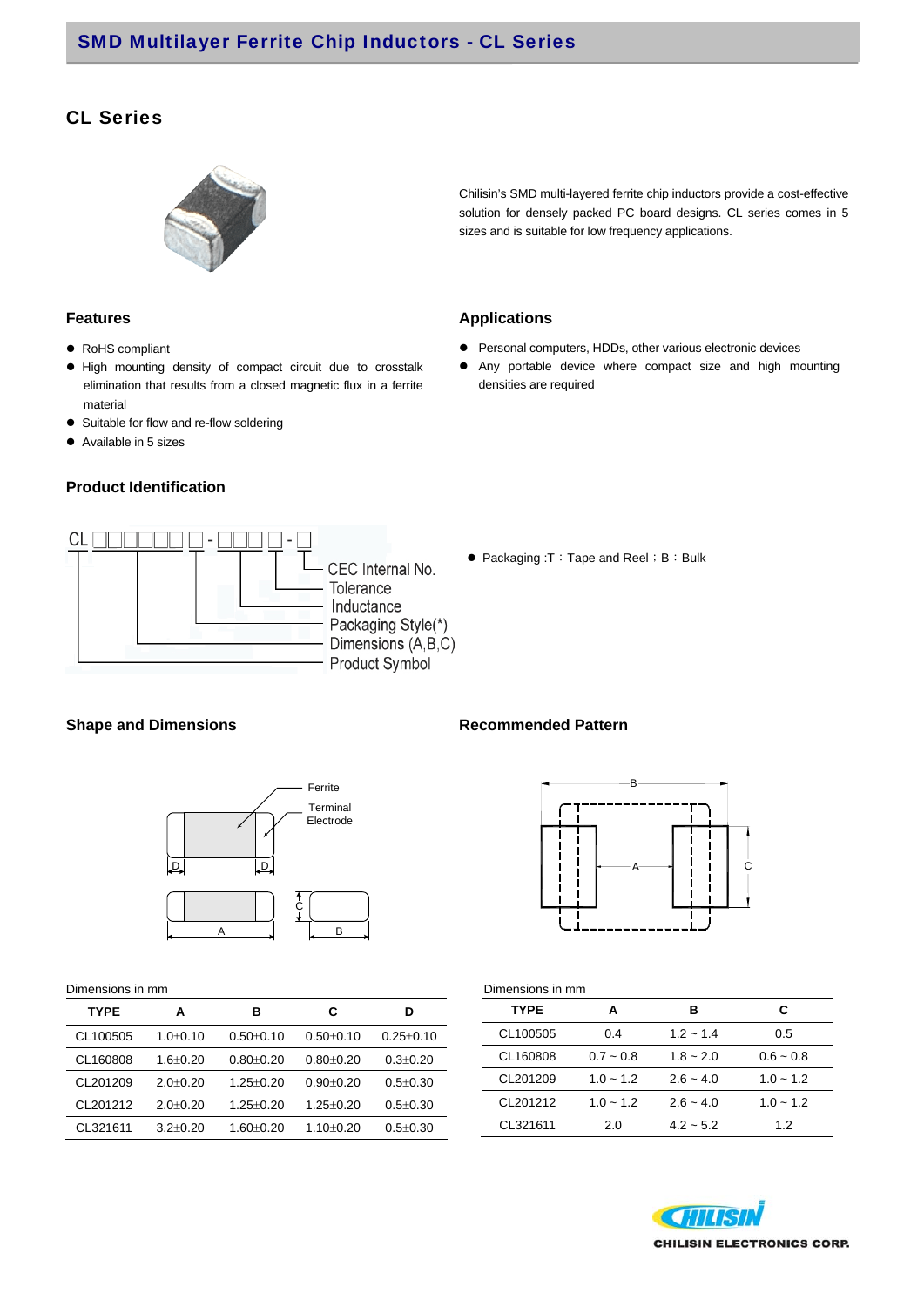## **Electrical Characteristics**

| <b>Part Number</b>            | Inductance<br>$(\mu H)$ | <b>Tolerance</b><br>$(\pm\%)$ | Q<br>Min | <b>Test</b><br>Frequency<br>(MHz) | <b>SRF</b><br>(MHz) Min | <b>DC Resistance</b><br>$(\Omega)$ Max | <b>IDC</b><br>(mA) Max |
|-------------------------------|-------------------------|-------------------------------|----------|-----------------------------------|-------------------------|----------------------------------------|------------------------|
| CL100505T-10NM-N              | 0.010                   | 20                            | 8        | 50                                | 500                     | 0.45                                   | 50                     |
| CL100505T-12NM-N              | 0.012                   | 20                            | 8        | 50                                | 500                     | 0.45                                   | 50                     |
| CL100505T-47NM-N              | 0.047                   | 20                            | 10       | 50                                | 500                     | 0.45                                   | 50                     |
| CL100505T-68NM-N              | 0.068                   | 20                            | 10       | 50                                | 480                     | 0.45                                   | 50                     |
| CL100505T-82NM-N              | 0.082                   | 20                            | 10       | 50                                | 480                     | 0.45                                   | 50                     |
| CL100505T-R10 <sup>D</sup> -N | 0.10                    | 20/10                         | 15       | 25                                | 450                     | 0.60                                   | 50                     |
| CL100505T-R12D-N              | 0.12                    | 20/10                         | 15       | 25                                | 400                     | 0.70                                   | 25                     |
| CL100505T-R15D-N              | 0.15                    | 20/10                         | 15       | 25                                | 350                     | 0.80                                   | 25                     |
| CL100505T-R18D-N              | 0.18                    | 20/10                         | 15       | 25                                | 320                     | 0.90                                   | 25                     |
| CL100505T-R22D-N              | 0.22                    | 20/10                         | 15       | 25                                | 290                     | 1.10                                   | 25                     |
| CL100505T-R27D-N              | 0.27                    | 20/10                         | 15       | 25                                | 260                     | 1.30                                   | 25                     |
| CL100505T-R33D-N              | 0.33                    | 20/10                         | 15       | 25                                | 230                     | 1.50                                   | 25                     |
| CL100505T-R39D-N              | 0.39                    | 20/10                         | 25       | 10                                | 210                     | 0.41                                   | 10                     |
| CL100505T-R47 <sup>D-N</sup>  | 0.47                    | 20/10                         | 20       | 10                                | 190                     | 0.65                                   | 10                     |
| CL100505T-R56口-N              | 0.56                    | 20/10                         | 20       | 10                                | 170                     | 0.70                                   | 10                     |
| CL100505T-R68D-N              | 0.68                    | 20/10                         | 20       | 10                                | 150                     | 0.80                                   | 10                     |
| CL100505T-R82D-N              | 0.82.                   | 20/10                         | 20       | 10                                | 130                     | 0.90                                   | 10                     |
| CL100505T-1R0口-N              | 1.00                    | 20/10                         | 20       | 10                                | 120                     | 1.00                                   | 15                     |
| CL100505T-1R2D-N              | 1.20                    | 20/10                         | 20       | 10                                | 110                     | 1.10                                   | 15                     |
| CL100505T-1R5D-N              | 1.50                    | 20/10                         | 20       | 10                                | 100                     | 1.20                                   | 10                     |
| CL100505T-1R8口-N              | 1.80                    | 20/10                         | 20       | 10                                | 90                      | 1.30                                   | 10                     |
| CL100505T-2R2D-N              | 2.20                    | 20/10                         | 20       | 10                                | 80                      | 1.40                                   | 10                     |

When ordering, please specify tolerance and packaging codes.

• Tolerance:  $K = \pm 10\%$  M =  $\pm 20\%$ 

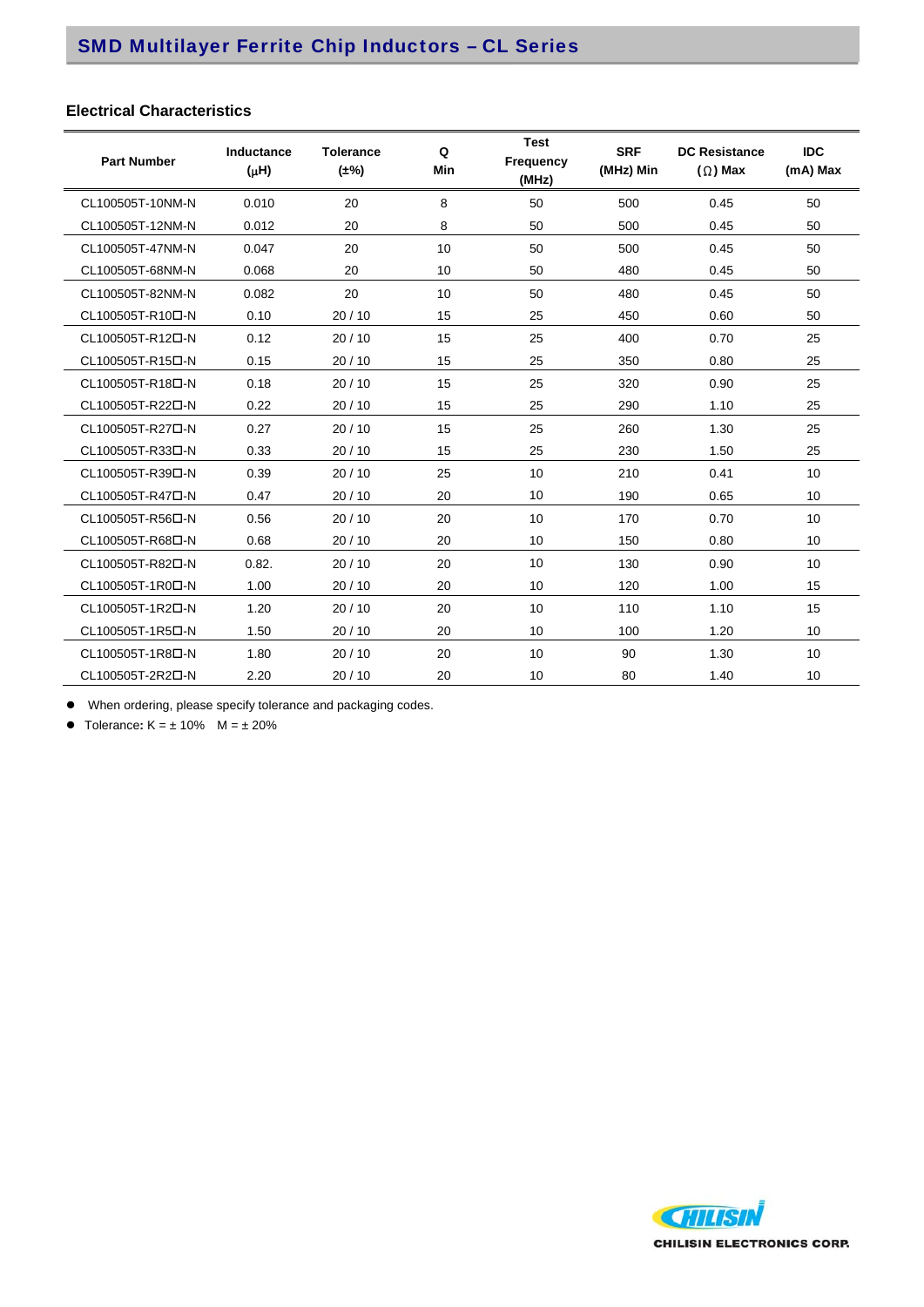# SMD Multilayer Ferrite Chip Inductors – CL Series

## **Electrical Characteristics**

| <b>Part Number</b>            | Inductance<br>$(\mu H)$ | <b>Tolerance</b><br>$(\pm\%)$ | Q<br>Min | <b>Test</b><br>Frequency<br>(MHz) | <b>SRF</b><br>(MHz) Min | <b>DC Resistance</b><br>$(\Omega)$ Max | <b>IDC</b><br>(mA) Max |
|-------------------------------|-------------------------|-------------------------------|----------|-----------------------------------|-------------------------|----------------------------------------|------------------------|
| CL160808T-10NO-N              | 0.010                   | 20/15                         | 15       | 50                                | 300                     | 0.2                                    | 50                     |
| CL160808T-33N口-N              | 0.033                   | 20/15                         | 15       | 50                                | 270                     | 0.2                                    | 50                     |
| CL160808T-47NO-N              | 0.047                   | 20/15                         | 15       | 50                                | 260                     | 0.3                                    | 50                     |
| CL160808T-56NO-N              | 0.056                   | 20/15                         | 15       | 50                                | 255                     | 0.3                                    | 50                     |
| CL160808T-68NO-N              | 0.068                   | 20/15                         | 15       | 50                                | 250                     | 0.3                                    | 50                     |
| CL160808T-82ND-N              | 0.082                   | 20/15                         | 15       | 50                                | 245                     | 0.3                                    | 50                     |
| CL160808T-R10 <sup>D</sup> -N | 0.10                    | 20/15/10                      | 25       | 25                                | 240                     | 0.5                                    | 50                     |
| CL160808T-R12D-N              | 0.12                    | 20 / 15 / 10                  | 25       | 25                                | 205                     | 0.5                                    | 50                     |
| CL160808T-R15D-N              | 0.15                    | 20/15/10                      | 25       | 25                                | 180                     | 0.6                                    | 50                     |
| CL160808T-R18D-N              | 0.18                    | 20/15/10                      | 25       | 25                                | 165                     | 0.6                                    | 50                     |
| CL160808T-R22D-N              | 0.22                    | 20/15/10                      | 25       | 25                                | 150                     | 0.8                                    | 50                     |
| CL160808T-R27D-N              | 0.27                    | 20/15/10                      | 25       | 25                                | 136                     | 0.8                                    | 50                     |
| CL160808T-R33D-N              | 0.33                    | 20/15/10                      | 25       | 25                                | 125                     | 0.85                                   | 35                     |
| CL160808T-R39D-N              | 0.39                    | 20/15/10                      | 25       | 25                                | 110                     | 1.00                                   | 35                     |
| CL160808T-R47D-N              | 0.47                    | 20/15/10                      | 25       | 25                                | 105                     | 1.35                                   | 35                     |
| CL160808T-R56口-N              | 0.56                    | 20/15/10                      | 25       | 25                                | 95                      | 1.50                                   | 35                     |
| CL160808T-R68D-N              | 0.68                    | 20/15/10                      | 25       | 25                                | 85                      | 1.70                                   | 35                     |
| CL160808T-R82D-N              | 0.82                    | 20/15/10                      | 25       | 25                                | 75                      | 2.10                                   | 35                     |
| CL160808T-1R0D-N              | 1.0                     | 20/15/10                      | 35       | 10                                | 65                      | 0.60                                   | 25                     |
| CL160808T-1R2D-N              | 1.2                     | 20 / 15 / 10                  | 35       | 10                                | 60                      | 0.80                                   | 25                     |
| CL160808T-1R5D-N              | 1.5                     | 20/15/10                      | 35       | 10                                | 55                      | 0.80                                   | 25                     |
| CL160808T-1R8D-N              | 1.8                     | 20/15/10                      | 35       | 10                                | 50                      | 0.95                                   | 25                     |
| CL160808T-2R2D-N              | 2.2                     | 20/15/10                      | 35       | 10                                | 45                      | 1.00                                   | 15                     |
| CL160808T-2R7D-N              | 2.7                     | 20/15/10                      | 35       | 10                                | 40                      | 1.15                                   | 15                     |
| CL160808T-3R3D-N              | 3.3                     | 20/15/10                      | 35       | 10                                | 38                      | 1.30                                   | 15                     |
| CL160808T-3R9口-N              | 3.9                     | 20/15/10                      | 35       | 10                                | 36                      | 1.50                                   | 15                     |
| CL160808T-4R7D-N              | 4.7                     | 20/15/10                      | 35       | 10                                | 33                      | 1.60                                   | 15                     |
| CL160808T-5R6口-N              | 5.6                     | 20/15/10                      | 35       | 4                                 | 22                      | 1.10                                   | 5                      |
| CL160808T-6R8口-N              | 6.8                     | 20 / 15 / 10                  | 35       | 4                                 | 20                      | 1.30                                   | 5                      |
| CL160808T-8R2D-N              | 8.2                     | 20 / 15 / 10                  | 30       | 4                                 | 18                      | 1.50                                   | 5                      |
| CL160808T-100D-N              | 10                      | 20/15/10                      | 30       | $\mathbf{2}$                      | 17                      | 1.70                                   | 5                      |
| CL160808T-120D-N              | 12                      | 20 / 15 / 10                  | 30       | $\overline{c}$                    | 15                      | 1.80                                   | 3                      |
| CL160808T-150D-N              | 15                      | 20/15/10                      | 20       | $\mathbf{1}$                      | 14                      | 1.50                                   | 1                      |
| CL160808T-180□-N              | 18                      | 20 / 15 / 10                  | 20       | 1                                 | 13                      | 1.60                                   | 1                      |
| CL160808T-220D-N              | 22                      | 20 / 15 / 10                  | 20       | $\mathbf{1}$                      | 11                      | 1.70                                   | 1                      |

When ordering, please specify tolerance and packaging codes.

• Tolerance  $: K = \pm 10\%$  L =  $\pm 15\%$  M =  $\pm 20\%$ 

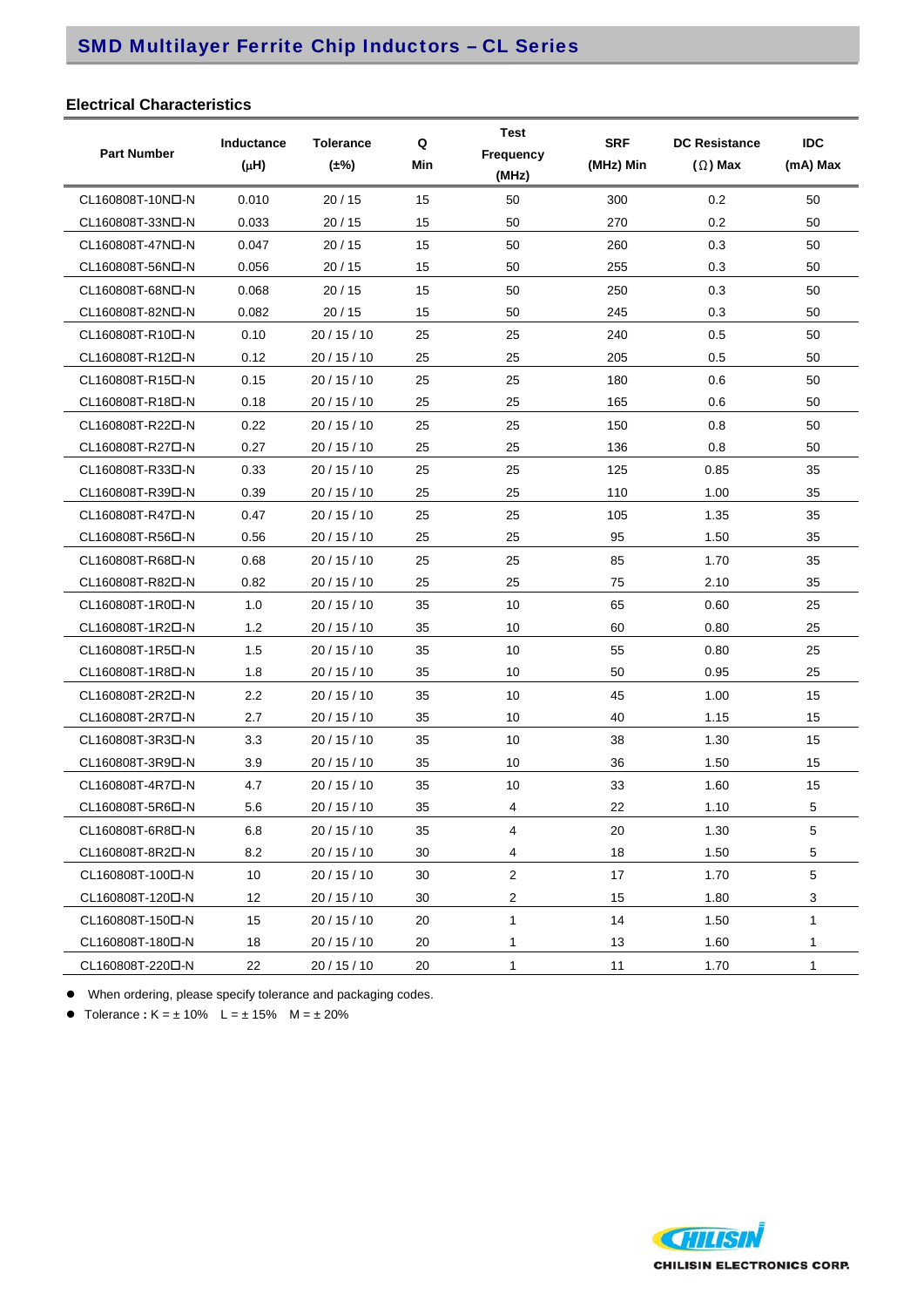# SMD Multilayer Ferrite Chip Inductors – CL Series

## **Electrical Characteristics**

|                               | Inductance | <b>Tolerance</b> | Q   | <b>Test Frequency</b> | <b>SRF</b> | <b>DC Resistance</b> | <b>IDC</b> |
|-------------------------------|------------|------------------|-----|-----------------------|------------|----------------------|------------|
| <b>Part Number</b>            | $(\mu H)$  | $(\pm\%)$        | Min | (MHz)                 | MHz) Min   | $(\Omega)$ Max       | (mA) Max   |
| CL201209T-22N口-N              | 0.022      | 20/15            | 20  | 50                    | 320        | 0.20                 | 300        |
| CL201209T-33N口-N              | 0.033      | 20/15            | 20  | 50                    | 320        | 0.20                 | 300        |
| CL201209T-47NO-N              | 0.047      | 20/15            | 20  | 50                    | 320        | 0.20                 | 300        |
| CL201209T-68N口-N              | 0.068      | 20/15            | 20  | 50                    | 280        | 0.20                 | 300        |
| CL201209T-82N口-N              | 0.082      | 20/15            | 20  | 50                    | 255        | 0.20                 | 300        |
| CL201209T-R10 <sup>D</sup> -N | 0.10       | 20/15/0          | 25  | 25                    | 235        | 0.30                 | 250        |
| CL201209T-R12D-N              | 0.12       | 20/15/10         | 25  | 25                    | 220        | 0.30                 | 250        |
| CL201209T-R15D-N              | 0.15       | 20/15/10         | 25  | 25                    | 200        | 0.40                 | 250        |
| CL201209T-R18D-N              | 0.18       | 20/15/10         | 25  | 25                    | 185        | 0.40                 | 250        |
| CL201209T-R22D-N              | 0.22       | 20/15/10         | 25  | 25                    | 170        | 0.50                 | 250        |
| CL201209T-R27D-N              | 0.27       | 20/15/10         | 25  | 25                    | 150        | 0.50                 | 250        |
| CL201209T-R33D-N              | 0.33       | 20/15/10         | 25  | 25                    | 145        | 0.55                 | 250        |
| CL201209T-R39D-N              | 0.39       | 20/15/10         | 25  | 25                    | 135        | 0.65                 | 250        |
| CL201209T-R47D-N              | 0.47       | 20/15/10         | 25  | 25                    | 125        | 0.65                 | 250        |
| CL201209T-R56D-N              | 0.56       | 20/15/10         | 25  | 25                    | 115        | 0.75                 | 150        |
| CL201209T-R68D-N              | 0.68       | 20/15/10         | 25  | 25                    | 105        | 0.80                 | 150        |
| CL201209T-R82D-N              | 0.82       | 20/15/10         | 25  | 25                    | 100        | 1.00                 | 150        |
| CL201209T-1R0D-N              | 1.0        | 20/15/10         | 45  | 10                    | 75         | 0.40                 | 50         |
| CL201209T-1R2D-N              | 1.2        | 20/15/10         | 45  | 10                    | 65         | 0.50                 | 50         |
| CL201209T-1R5D-N              | 1.5        | 20/15/10         | 45  | 10                    | 60         | 0.50                 | 50         |
| CL201209T-1R8D-N              | 1.8        | 20/15/10         | 45  | 10                    | 55         | 0.60                 | 50         |
| CL201209T-2R2D-N              | 2.2        | 20/15/10         | 45  | 10                    | 50         | 0.65                 | 30         |

When ordering, please specify tolerance and packaging codes

• Tolerance :  $K = \pm 10\%$  L =  $\pm 15\%$  M =  $\pm 20\%$ 

## **Electrical Characteristics**

| <b>Part Number</b>            | Inductance<br>$(\mu H)$ | <b>Tolerance</b><br>$(\pm\%)$ | <b>Test</b><br>Q<br><b>Frequency</b><br>Min<br>(MHz) |                | <b>SRF</b><br>(MHz) Min | <b>DC Resistance</b><br>$(\Omega)$ Max | <b>IDC</b><br>(mA) Max |
|-------------------------------|-------------------------|-------------------------------|------------------------------------------------------|----------------|-------------------------|----------------------------------------|------------------------|
| CL201212T-2R7D-N              | 2.7                     | 20/15/10                      | 45                                                   | 10             | 45                      | 0.75                                   | 30                     |
| CL201212T-3R3D-N              | 3.3                     | 20/15/10                      | 45                                                   | 10             | 41                      | 0.80                                   | 30                     |
| CL201212T-3R9D-N              | 3.9                     | 20/15/10                      | 45                                                   | 10             | 38                      | 0.90                                   | 30                     |
| CL201212T-4R7D-N              | 4.7                     | 20/15/10                      | 45                                                   | 10             | 35                      | 1.00                                   | 30                     |
| CL201212T-5R6D-N              | 5.6                     | 20/15/10                      | 45                                                   | 4              | 32                      | 0.90                                   | 15                     |
| CL201212T-6R80-N              | 6.8                     | 20/15/10                      | 45                                                   | 4              | 29                      | 1.00                                   | 15                     |
| CL201212T-8R2D-N              | 8.2                     | 20/15/10                      | 45                                                   | 4              | 26                      | 1.10                                   | 15                     |
| CL201212T-1000-N              | 10                      | 20/15/10                      | 45                                                   | $\overline{2}$ | 24                      | 1.10                                   | 15                     |
| CL201212T-120 <sub>D</sub> -N | 12                      | 20/15/10                      | 45                                                   | $\overline{2}$ | 22                      | 1.20                                   | 15                     |
| CL201212T-150D-N              | 15                      | 20/15/10                      | 30                                                   | 1              | 19                      | 0.80                                   | 5                      |
| CL201212T-180D-N              | 18                      | 20/15/10                      | 30                                                   | 1              | 18                      | 0.90                                   | 5                      |
| CL201212T-220D-N              | 22                      | 20/15/10                      | 30                                                   |                | 16                      | 1.1                                    | 5                      |

When ordering, please specify tolerance and packaging codes

• Tolerance :  $K = \pm 10\%$   $L = \pm 15\%$   $M = \pm 20\%$ 

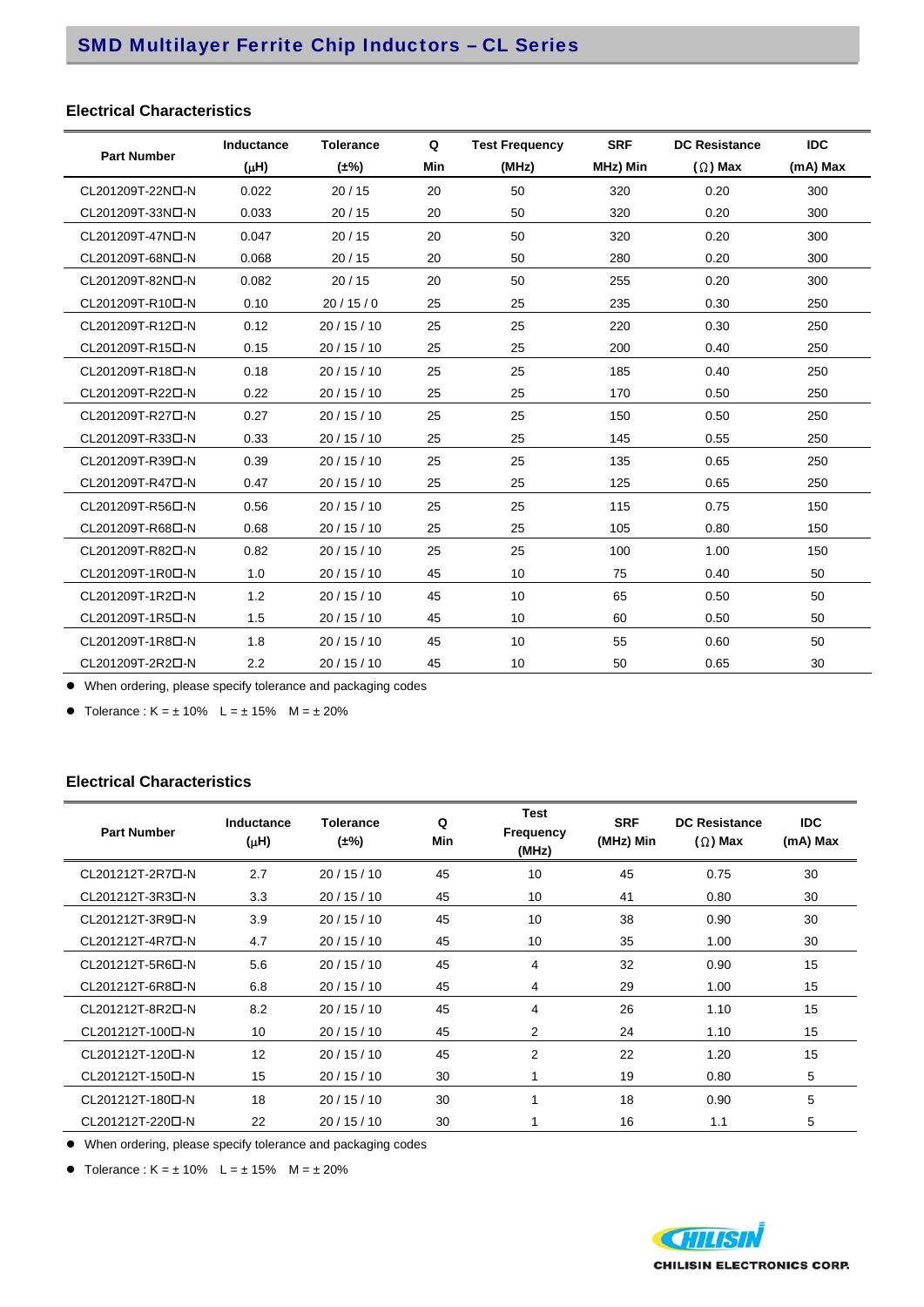# SMD Multilayer Ferrite Chip Inductors – CL Series

## **Electrical Characteristics**

| <b>Part Number</b>            | <b>Inductance</b><br>$(\mu H)$ | <b>Tolerance</b><br>$(\pm\%)$ | Q<br>Min | <b>Test</b><br>Frequency<br>(MHz) | <b>SRF</b><br>(MHz) Min | <b>DC Resistance</b><br>$(\Omega)$ Max | <b>IDC</b><br>(mA) Max |
|-------------------------------|--------------------------------|-------------------------------|----------|-----------------------------------|-------------------------|----------------------------------------|------------------------|
| CL321611T-47NO-N              | 0.047                          | 20/15                         | 20       | 50                                | 320                     | 0.15                                   | 300                    |
| CL321611T-68N口-N              | 0.068                          | 20/15                         | 20       | 50                                | 280                     | 0.25                                   | 300                    |
| CL321611T-82ND-N              | 0.082                          | 20/15                         | 20       | 50                                | 250                     | 0.25                                   | 300                    |
| CL321611T-R10 <sup>D</sup> -N | 0.10                           | 20/15/10                      | 25       | 25                                | 235                     | 0.25                                   | 250                    |
| CL321611T-R12D-N              | 0.12                           | 20/15/10                      | 25       | 25                                | 220                     | 0.30                                   | 250                    |
| CL321611T-R15D-N              | 0.15                           | 20 / 15 / 10                  | 25       | 25                                | 200                     | 0.30                                   | 250                    |
| CL321611T-R18D-N              | 0.18                           | 20/15/10                      | 25       | 25                                | 185                     | 0.40                                   | 250                    |
| CL321611T-R22D-N              | 0.22                           | 20 / 15 / 10                  | 25       | 25                                | 170                     | 0.40                                   | 250                    |
| CL321611T-R27D-N              | 0.27                           | 20 / 15 / 10                  | 25       | 25                                | 150                     | 0.50                                   | 250                    |
| CL321611T-R33D-N              | 0.33                           | 20 / 15 / 10                  | 25       | 25                                | 145                     | 0.60                                   | 250                    |
| CL321611T-R39D-N              | 0.39                           | 20 / 15 / 10                  | 25       | 25                                | 135                     | 0.50                                   | 200                    |
| CL321611T-R47D-N              | 0.47                           | 20/15/10                      | 25       | 25                                | 125                     | 0.60                                   | 200                    |
| CL321611T-R56D-N              | 0.56                           | 20 / 15 / 10                  | 25       | 25                                | 115                     | 0.70                                   | 150                    |
| CL321611T-R68D-N              | 0.68                           | 20/15/10                      | 25       | 25                                | 105                     | 0.80                                   | 150                    |
| CL321611T-R82D-N              | 0.82                           | 20 / 15 / 10                  | 25       | 25                                | 100                     | 0.90                                   | 150                    |
| CL321611T-1R0D-N              | 1.0                            | 20 / 15 / 10                  | 45       | 10                                | 75                      | 0.40                                   | 100                    |
| CL321611T-1R2D-N              | 1.2                            | 20/15/10                      | 45       | 10                                | 65                      | 0.50                                   | 100                    |
| CL321611T-1R5D-N              | 1.5                            | 20 / 15 / 10                  | 45       | 10                                | 60                      | 0.50                                   | 80                     |
| CL321611T-1R8D-N              | 1.8                            | 20/15/10                      | 45       | 10                                | 55                      | 0.50                                   | 70                     |
| CL321611T-2R2D-N              | 2.2                            | 20 / 15 / 10                  | 45       | 10                                | 50                      | 0.60                                   | 60                     |
| CL321611T-2R7D-N              | 2.7                            | 20/15/10                      | 45       | 10                                | 45                      | 0.60                                   | 60                     |
| CL321611T-3R3D-N              | 3.3                            | 20/15/10                      | 45       | 10                                | 41                      | 0.70                                   | 60                     |
| CL321611T-3R9D-N              | 3.9                            | 20/15/10                      | 45       | 10                                | 38                      | 0.80                                   | 50                     |
| CL321611T-4R7D-N              | 4.7                            | 20/15/10                      | 45       | 10                                | 35                      | 0.90                                   | 50                     |
| CL321611T-5R6D-N              | 5.6                            | 20 / 15 / 10                  | 45       | $\overline{4}$                    | 32                      | 0.70                                   | 25                     |
| CL321611T-6R8D-N              | 6.8                            | 20 / 15 / 10                  | 45       | $\overline{4}$                    | 29                      | 0.80                                   | 25                     |
| CL321611T-8R2D-N              | 8.2                            | 20 / 15 / 10                  | 45       | 4                                 | 26                      | 0.90                                   | 25                     |
| CL321611T-100D-N              | 10                             | 20 / 15 / 10                  | 45       | 2                                 | 24                      | 1.00                                   | 25                     |
| CL321611T-120D-N              | 12                             | 20/15/10                      | 45       | $\overline{2}$                    | 22                      | 1.00                                   | 15                     |
| CL321611T-150D-N              | 15                             | 20/15/10                      | 35       | 1                                 | 19                      | 0.70                                   | 5                      |
| CL321611T-180D-N              | 18                             | 20/15/10                      | 35       | $\mathbf{1}$                      | 18                      | 0.75                                   | 5                      |
| CL321611T-220D-N              | 22                             | 20/15/10                      | 35       | $\mathbf{1}$                      | 16                      | 0.90                                   | 5                      |
| CL321611T-270D-N              | 27                             | 20 / 15 / 10                  | 35       | 1                                 | 14                      | 0.90                                   | 5                      |

When ordering, please specify tolerance and packaging codes.

 $\bullet$  Tolerance **:**  $K = \pm 10\%$  L =  $\pm 15\%$  M =  $\pm 20\%$ 

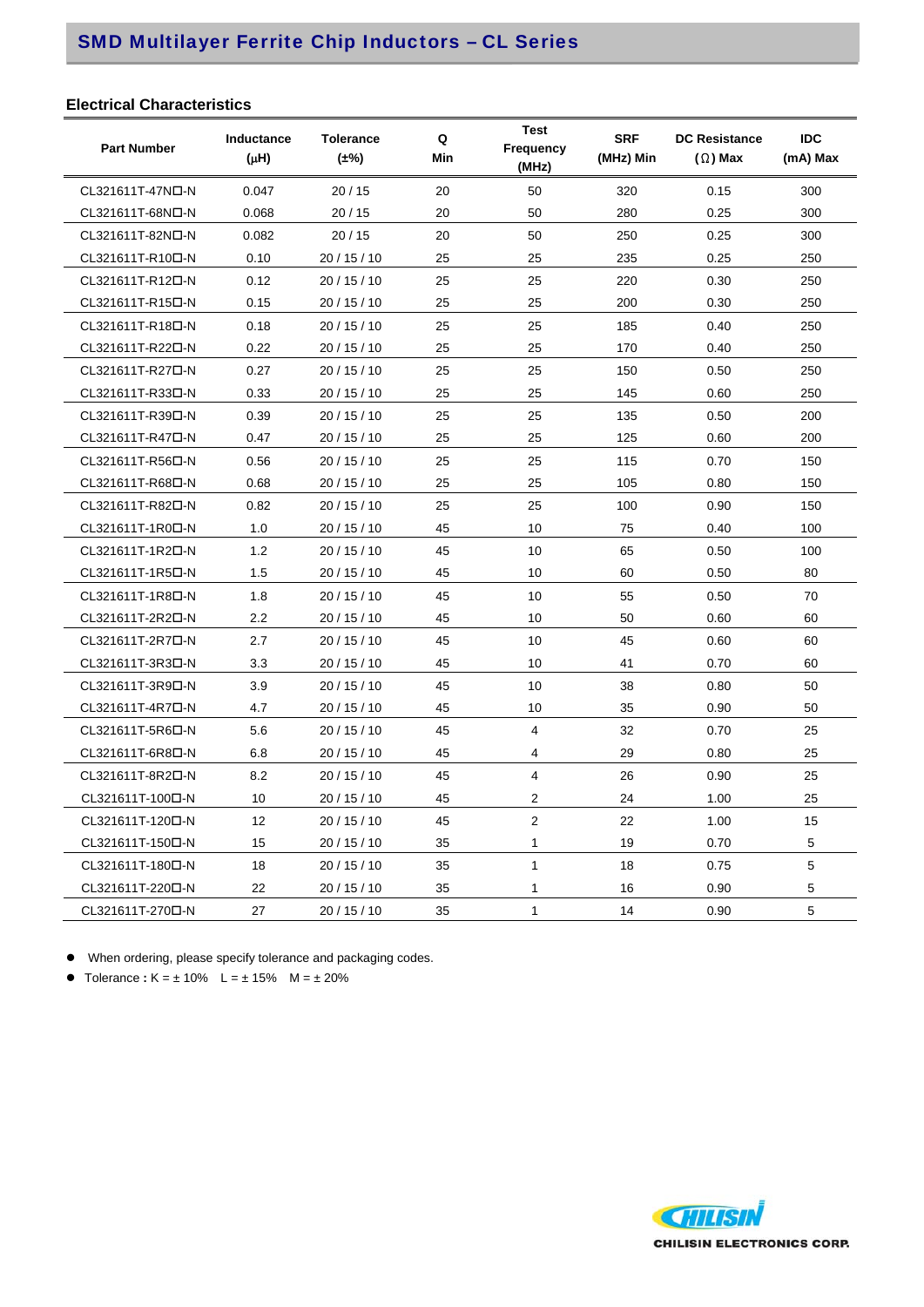## Test Instruments : Agilent E4991A Impedance / Material Analyzer

**CL100505** 

**INDUCTANCE vs. FREQUENCY CHARACTERISTICS**



## **CL160808**



**INDUCTANCE vs. FREQUENCY CHARACTERISTICS**

**CL201209**





















#### **Q v s. FREQUENCY CHARACTERISTICS**





**Q vs. FREQUENCY CHARACTERISTICS**